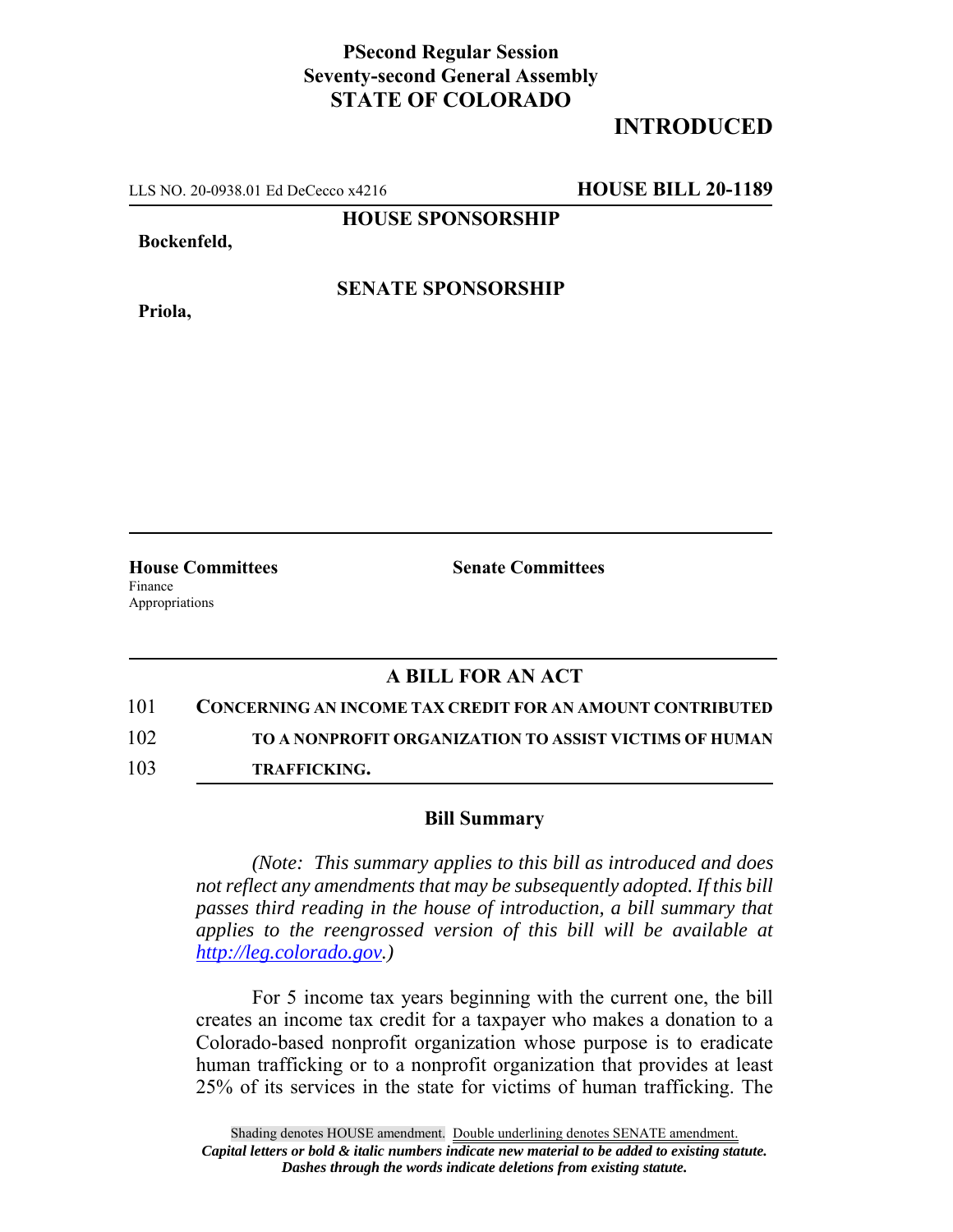amount of the credit is equal to 25% of the taxpayer's monetary donation to the qualifying nonprofit and is in addition to any federal income tax deduction the taxpayer may claim. The maximum credit a taxpayer may claim for an income tax year is \$100,000. The credit is not refundable, but a taxpayer may carry forward unused credits for up to 5 years.

 *Be it enacted by the General Assembly of the State of Colorado:* **SECTION 1.** In Colorado Revised Statutes, **add** 39-22-543 as follows: **39-22-543. Credit - end human trafficking - donation - legislative declaration - definition.** (1) THE GENERAL ASSEMBLY HEREBY FINDS AND DECLARES THAT: (a) HUMAN TRAFFICKING INVOLVES RECRUITING, HARBORING, AND TRANSPORTING PEOPLE INTO A SITUATION OF EXPLOITATION THROUGH THE USE OF VIOLENCE, DECEPTION, OR COERCION AND FORCING THEM TO WORK AGAINST THEIR WILL; (b) PEOPLE CAN BE TRAFFICKED FOR MANY DIFFERENT FORMS OF EXPLOITATION, INCLUDING FORCED PROSTITUTION OR FORCED LABOR; (c) EVERY YEAR, MILLIONS OF MEN, WOMEN, AND CHILDREN ARE TRAFFICKED WORLDWIDE, INCLUDING MANY HERE IN COLORADO; (d) GOVERNMENT IS ADDRESSING THE PROBLEM IN SOME WAYS, BUT THE WORK OF NONPROFITS IS CRUCIAL AND PROVIDES NECESSARY 17 SERVICE, ENGAGEMENT, AND SUPPORT IN THIS AREA; (e) MANY NONPROFIT ORGANIZATIONS IN THE STATE PLAY AN IMPORTANT ROLE IN ENDING HUMAN TRAFFICKING; **(f) MANY OTHER NONPROFIT ORGANIZATIONS PROVIDE CRITICAL**  SERVICES FOR VICTIMS OF HUMAN TRAFFICKING AS PART OF THEIR BROADER PURPOSE; AND 23 (g) THE INTENDED PURPOSE OF THE TAX CREDIT CREATED IN THIS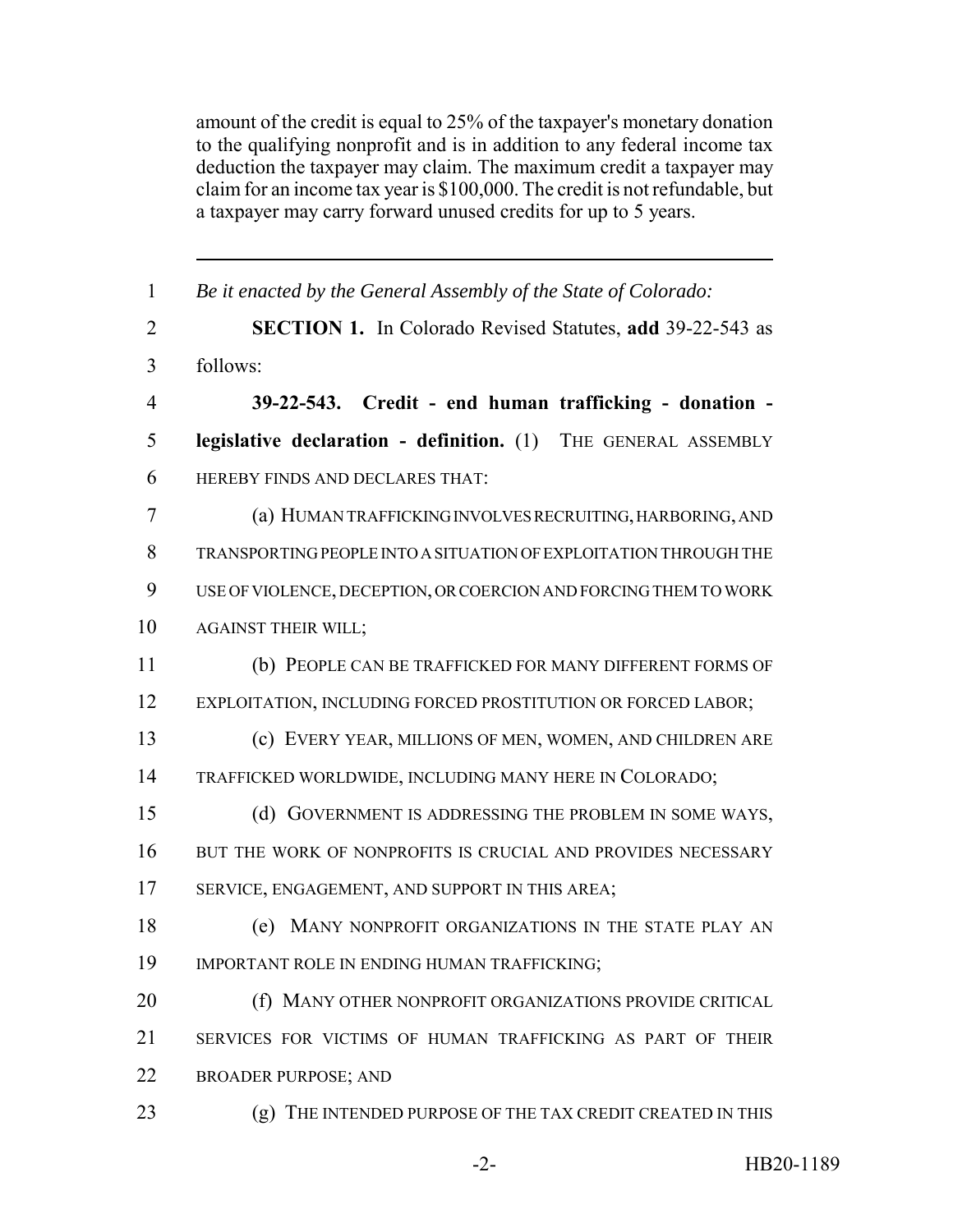SECTION IS TO SUPPORT COLORADO-BASED NONPROFIT ORGANIZATIONS THAT ARE ESTABLISHED FOR THE PURPOSE OF ERADICATING HUMAN TRAFFICKING AND NONPROFIT ORGANIZATIONS THAT PROVIDE A SIGNIFICANT PORTION OF THEIR SERVICES TO THE VICTIMS OF HUMAN TRAFFICKING IN THE STATE.

 (2) AS USED IN THIS SECTION, "QUALIFYING NONPROFIT" MEANS A NONPROFIT ORGANIZATION THAT IS EXEMPT FROM TAXATION UNDER 8 SECTION 501 (c)(3) OF THE INTERNAL REVENUE CODE THAT:

 (a) HAS ITS HEADQUARTERS LOCATED IN THE STATE OR HAS AT LEAST FIFTY PERCENT OF ITS EMPLOYEES BASED IN THE STATE AND WHOSE PURPOSE IS TO ERADICATE HUMAN TRAFFICKING; OR

 (b) PROVIDES AT LEAST TWENTY-FIVE PERCENT OF ITS SERVICES IN 13 THE STATE TO VICTIMS OF HUMAN TRAFFICKING.

 (3) FOR ANY INCOME TAX YEAR COMMENCING ON OR AFTER JANUARY 1, 2020, BUT PRIOR TO JANUARY 1, 2025, A TAXPAYER IS ALLOWED A CREDIT AGAINST THE TAX IMPOSED BY THIS ARTICLE 22 THAT IS AN AMOUNT EQUAL TO TWENTY-FIVE PERCENT OF THE TAXPAYER'S MONETARY DONATION TO A QUALIFYING NONPROFIT DURING THE INCOME TAX YEAR; EXCEPT THAT THE CREDIT SHALL NOT EXCEED ONE HUNDRED THOUSAND DOLLARS.

 (4) (a) FOR EACH TAXPAYER WHO MAKES A MONETARY CONTRIBUTION, A QUALIFYING NONPROFIT SHALL ISSUE A CREDIT 23 CERTIFICATE TO THE TAXPAYER THAT:

(I) INDICATES THE NAME OF THE ORGANIZATION;

**(II) SPECIFIES THE AMOUNT OF THE MONETARY DONATION; AND** 

(III) CERTIFIES THAT:

(A) THE QUALIFYING NONPROFIT HAS ITS HEADQUARTERS

-3- HB20-1189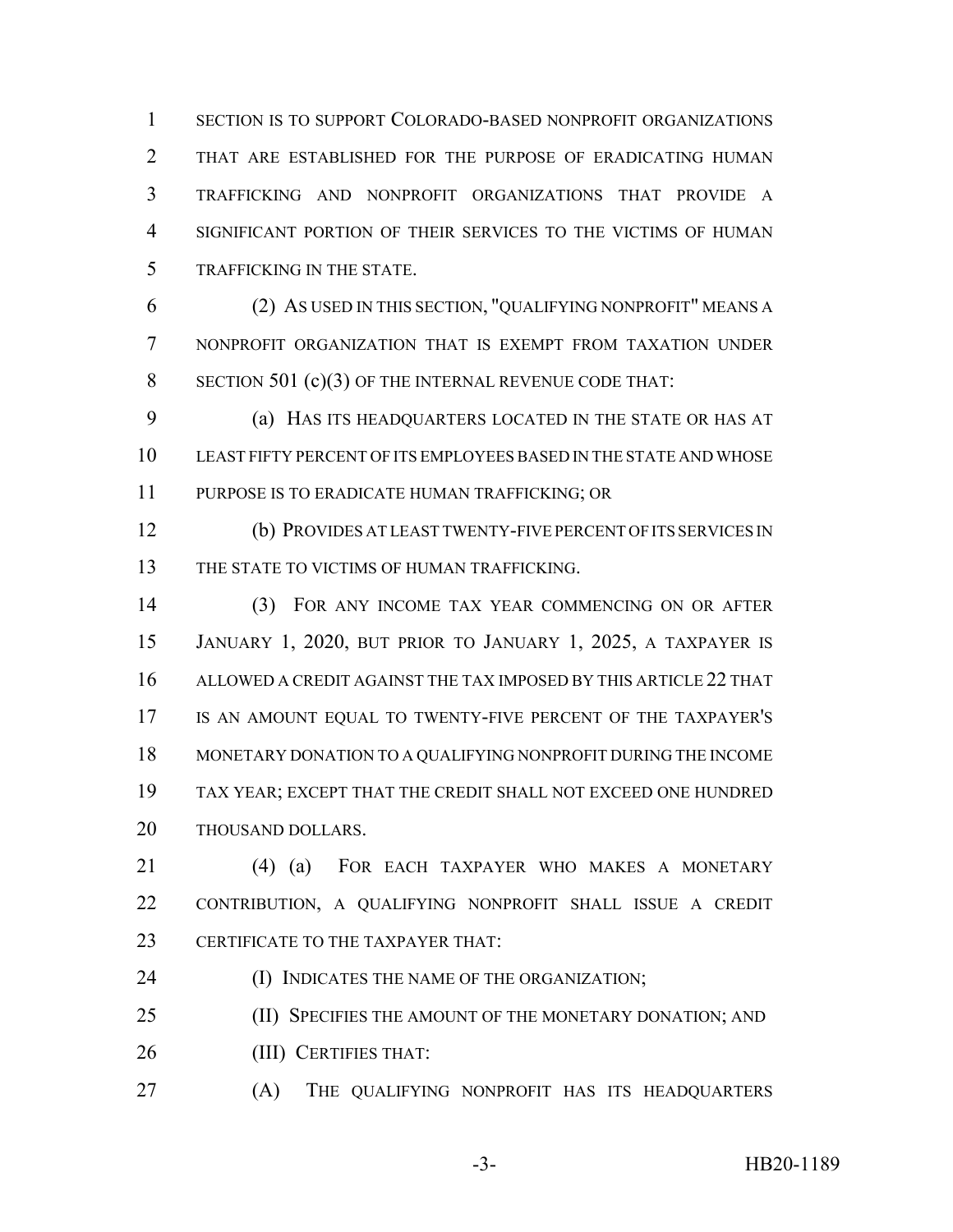LOCATED IN THE STATE OR HAS AT LEAST FIFTY PERCENT OF ITS EMPLOYEES BASED IN THE STATE AND THE DONATION WAS RECEIVED FOR THE PURPOSE OF ERADICATING HUMAN TRAFFICKING, WHICH CONSTITUTES THE BASIS OF THE QUALIFYING NONPROFIT'S TAX EXEMPT STATUS; OR

 (B) THE QUALIFYING NONPROFIT PROVIDES AT LEAST TWENTY-FIVE PERCENT OF ITS SERVICES IN THE STATE TO VICTIMS OF HUMAN TRAFFICKING.

 (b) TO CLAIM A CREDIT UNDER THIS SECTION, A TAXPAYER MUST INCLUDE THE CREDIT CERTIFICATE ISSUED BY THE QUALIFYING NONPROFIT WITH THE INCOME TAX RETURN FILED WITH THE DEPARTMENT OF REVENUE.

 (5) (a) THE CREDIT ALLOWED UNDER THIS SECTION IS IN ADDITION TO ANY DEDUCTION THAT THE TAXPAYER CLAIMS UNDER THE INTERNAL REVENUE CODE OR THIS ARTICLE 22 FOR THE SAME DONATION TO THE QUALIFYING NONPROFIT.

 (b) IF THE AMOUNT OF A CREDIT ALLOWED UNDER THIS SECTION EXCEEDS A TAXPAYER'S ACTUAL TAX LIABILITY FOR AN INCOME TAX YEAR, THE AMOUNT OF THE CREDIT NOT USED TO OFFSET INCOME TAX LIABILITY FOR THE INCOME TAX YEAR IS NOT REFUNDED TO THE TAXPAYER. THE TAXPAYER MAY CARRY FORWARD AND APPLY THE UNUSED CREDIT AGAINST THE INCOME TAX DUE IN EACH OF THE FIVE SUCCEEDING INCOME TAX YEARS, BUT THE TAXPAYER SHALL APPLY THE CREDIT AGAINST THE INCOME TAX DUE FOR THE EARLIEST OF THE INCOME TAX YEARS POSSIBLE. ANY AMOUNT OF THE TAX CREDIT THAT IS NOT USED AFTER THIS PERIOD IS NOT REFUNDABLE.

 **SECTION 2. Act subject to petition - effective date.** This act takes effect at 12:01 a.m. on the day following the expiration of the